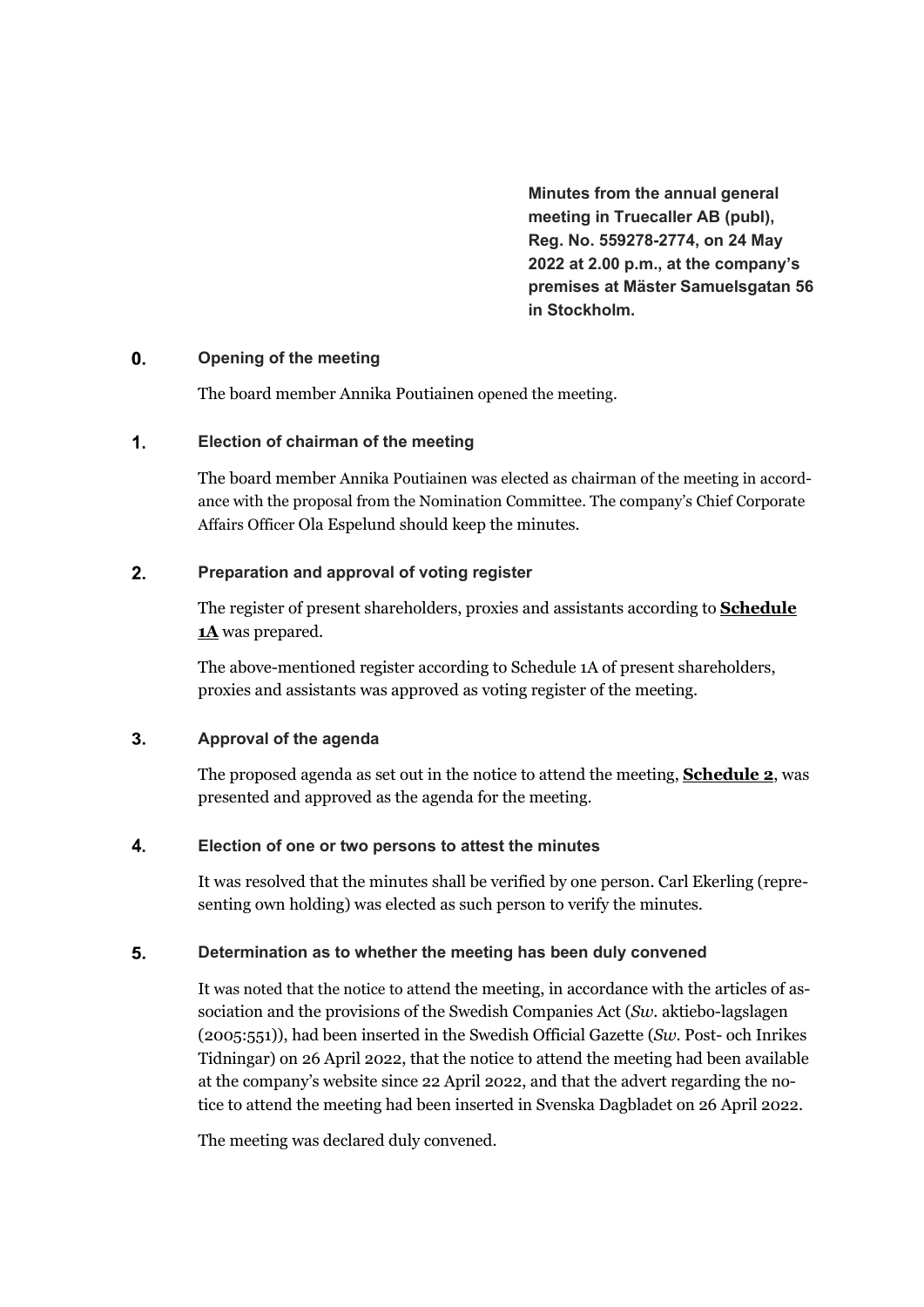### 6. **Address by the chief executive officer**

CEO Alan Mamedi gave a speech on the company's operations after which the shareholders were given the opportunity to ask questions with regard to the CEO's speech.

### $\overline{7}$ . **Presentation of the annual report and the auditor's report and the consolidated annual report and the auditor's report on the consolidated annual report.**

The annual report, the auditor's report, the consolidated annual report and the consolidated auditor's report, as well as the statement by the auditor pursuant to Chapter 8, Section 54 of the Swedish Companies Act on the compliance of the applicable guidelines for remuneration to senior executives, were presented.

In connection with the presentation of the accounts, Jennifer Rock-Baley from Ernst & Young AB presented the audit work.

### 8. **Resolution**

# **a) in respect of the adoption of the profit and loss statement and the balance sheet and the consolidated profit and loss statement and the consolidated balance sheet**

It was resolved to adopt the income statement and the balance sheet included in the above-mentioned annual report and consolidated annual report.

# **b) in respect of the allocation of the company's profits as set forth in the adopted balance sheet**

It was resolved, in accordance with the proposal from the board of directors, that no dividends are paid and that the available funds of SEK 11,134,747,022 shall be carried forward.

## **c) in respect of discharge from liability of the board members and the chief executive officer**

It was resolved that the members of the board of directors and the CEO should be discharged from liability for the financial year 2021.

It was noted that the members of the board of directors and the CEO did not participate in the resolution regarding their own discharge from liability.

### 9. **Determination of the number of board members and the number of auditors and deputy auditors**

The chairman of the Nomination Committee, Sven Törnkvist, presented the Nomination Committee's work and proposals.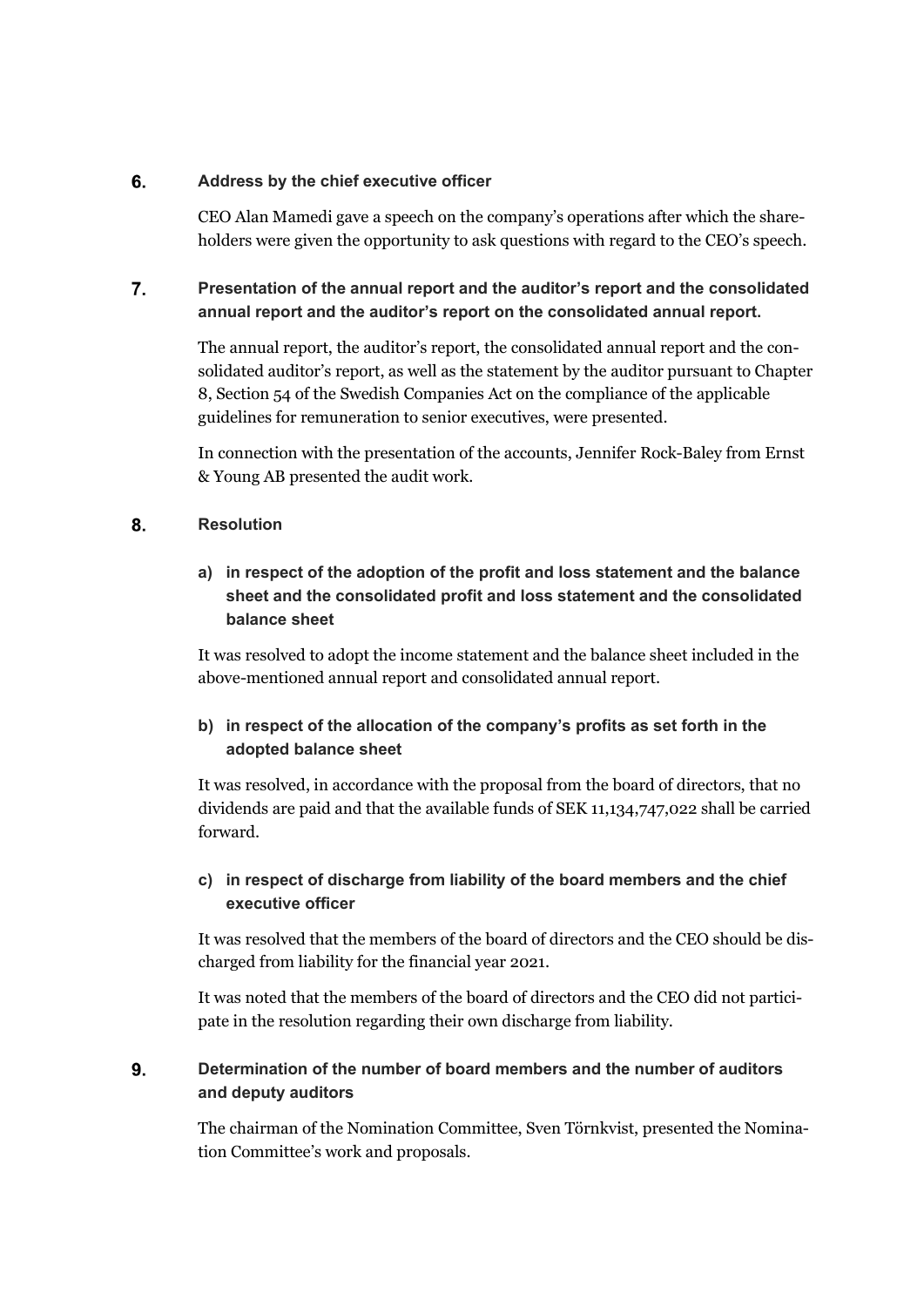It was resolved in accordance with the proposal from the Nomination Committee that the board of directors shall be composed of six board members for the period up until the end of the next annual general meeting.

It was furthermore resolved in accordance with the proposal from the Nomination Committee that one registered accounting firm shall be appointed as auditor for the period up until the end of the next annual general meeting.

### $10.$ **Determination of remuneration for the members of the board of directors and auditors**

It was resolved in accordance with the proposal from the Nomination Committee that board remuneration shall be paid with SEK 465,000 to the chairman of the board of directors and with SEK 350,000 to each of the other board members who are not employed by the company. It was further resolved that remuneration for committee work shall be paid with SEK 235,000 to the chairman of the Audit Committee, with SEK 60,000 to each of the other members of the Audit Committee, with SEK 115,000 to the chairman of the Remuneration Committee, and with SEK 60,000 to each of the other members of the Remuneration Committee.

It was finally resolved in accordance with the proposal from the Nomination Committee that remuneration for the auditor shall be paid in accordance with customary norms and approved invoice.

It was noted that 26,072 votes represented by SEB, corresponding to approximately 0.01% of the number of votes at the meeting, voted against the proposal.

### $11.$ **Election of board members, chairman of the board of directors and auditors**

The chairman noted that information on the proposed members of the board of directors can be found in the annual report and on the company's website.

It was thereafter resolved in accordance with the proposal from the Nomination Committee to re-elect Bing Gordon, Alan Mamedi, Annika Poutiainen, Helena Svancar, Nami Zarringhalam and Shailesh Lakhani as board members. It was furthermore resolved to re-elect Bing Gordon as chairman of the board of directors

It was finally resolved in accordance with the proposal from the Nomination Committee to re-elect Ernst & Young AB as auditor. Ernst & Young AB has informed that the authorized public accountant Jennifer Rock-Baley will continue to be the auditor in charge.

It was noted that 335,874 votes represented by SEB, corresponding to approximately 0.05% of the number of votes at the meeting, voted against the proposal.

### $12.$ **Resolution on approval of remuneration report**

The chairman presented the board of directors' remuneration report for the financial year 2021 according to **Schedule 3**.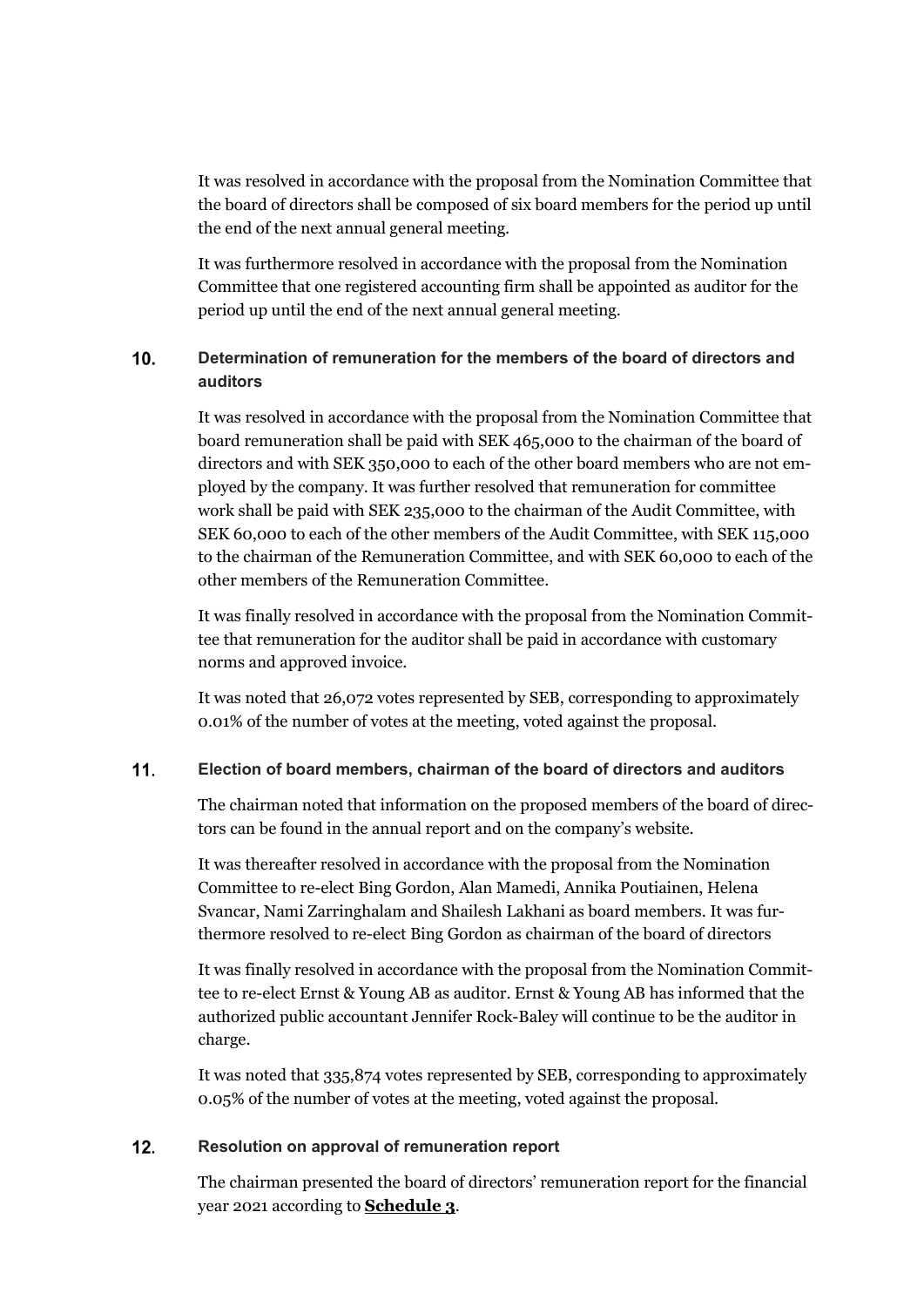It was thereafter resolved in accordance with the proposal in Schedule 3.

It was noted that 25,861 votes represented by SEB, corresponding to less than 0.01% of the number of votes at the meeting, voted against the proposal.

### $13.$ **Resolution on establishment of principles for the Nomination Committee**

The chairman presented the Nomination Committee's proposal regarding principles for the appointment of a Nomination Committee according to **Schedule 4.**

It was thereafter resolved in accordance with the proposal in Schedule 4.

### $14.$ **Resolution on authorization for the board of directors regarding issues**

The chairman presented the board of directors' proposal regarding authorization for the board of directors regarding issues according to **Schedule 5**.

It was thereafter resolved in accordance with the proposal in Schedule 5. It was noted that the resolution was supported by shareholders representing more than two-thirds of the votes cast as well as of all shares represented at the meeting.

It was noted that 28,736,047 votes represented by SEB and 290,769 votes held by Aktiespararna Småbolag Edge, Cicero Hållbar Mix and Cicero Sverige, corresponding to approximately 4.44% of the number of votes at the meeting, voted against the proposal.

### $15.$ **Resolution on authorization for the board of directors regarding repurchase of series B shares in the company**

The chairman presented the board of directors' proposal regarding repurchase of series B shares in the company according to **Schedule 6** as well as the statement from the board of directors pursuant to Chapter 19, Section 22 of the Swedish Companies Act, **Schedule 7**.

It was thereafter resolved in accordance with the proposal in Schedule 6. It was noted that the resolution was supported by shareholders representing more than two-thirds of the votes cast as well as of all shares represented at the meeting.

It was noted that 290,769 votes held by Aktiespararna Småbolag Edge, Cicero Hållbar Mix and Cicero Sverige, corresponding to approximately 0.04% of the number of votes at the meeting, voted against the proposal.

### **Resolution on the issue and transfer of warrants of series 2022:1** 16.

The chairman presented the board of directors' proposal regarding implementation of warrant program 2022:1 according to **Schedule 8**.

It was thereafter resolved in accordance with the proposal in Schedule 8. It was noted that the resolution was supported by shareholders representing more than ninetenths of the votes cast as well as of all shares represented at the meeting.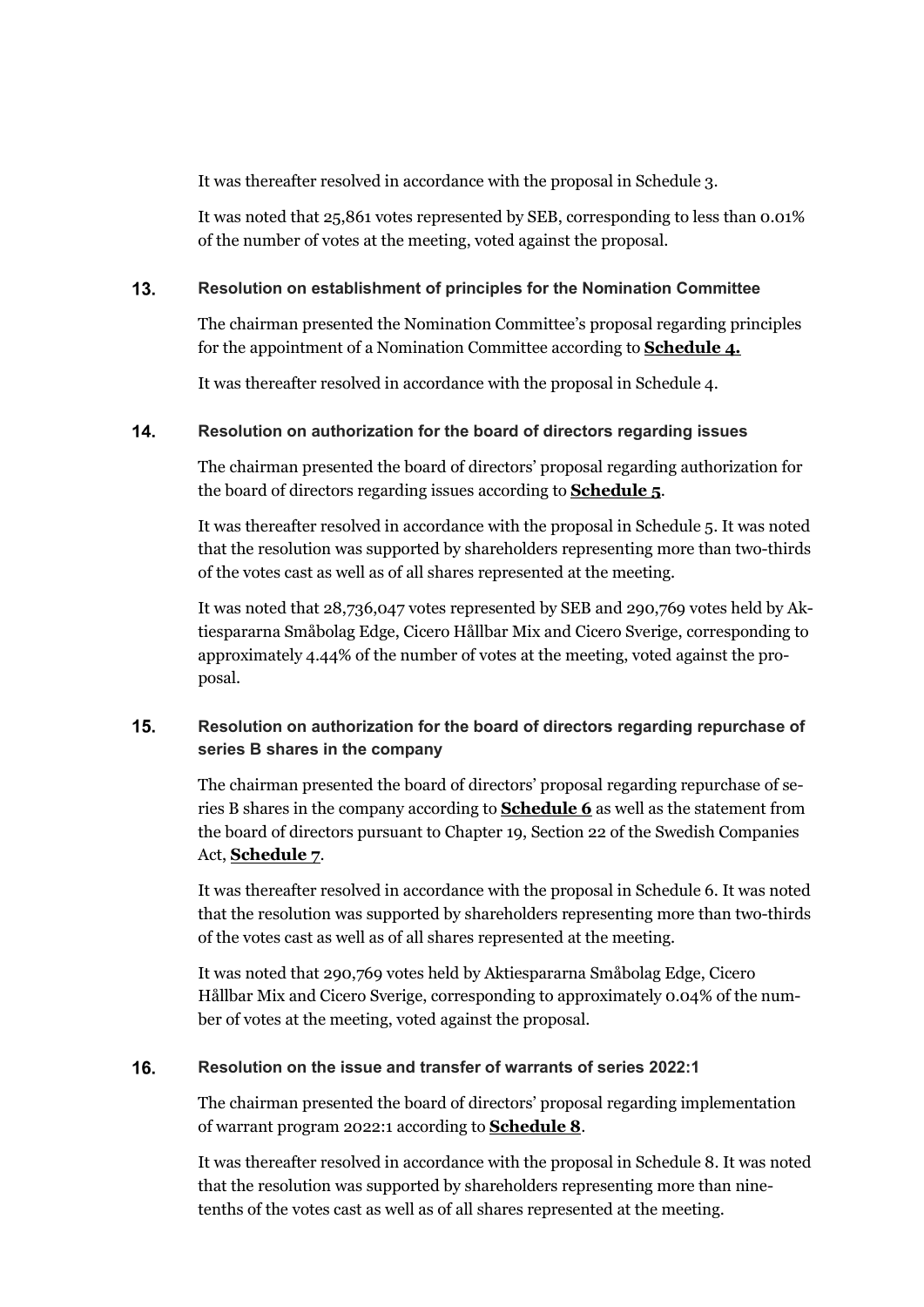It was noted that 25,861 votes represented by SEB and 290,769 votes held by Aktiespararna Småbolag Edge, Cicero Hållbar Mix and Cicero Sverige, corresponding to approximately 0.04% of the number of votes at the meeting, voted against the proposal.

#### $17.$ **Resolution on the issue and transfer of warrants of series 2022:2**

The chairman presented the board of directors' proposal regarding implementation of warrant program 2022:2 according to **Schedule 9**.

It was thereafter resolved in accordance with the proposal in Schedule 9. It was noted that the resolution was supported by shareholders representing more than ninetenths of the votes cast as well as of all shares represented at the meeting.

It was noted that 25,861 votes represented by SEB and 290,769 votes held by Aktiespararna Småbolag Edge, Cicero Hållbar Mix and Cicero Sverige, corresponding to approximately 0.04% of the number of votes at the meeting, voted against the proposal.

## 18. **Resolution on the implementation of a long-term share program, amendments to the articles of association and hedging arrangements in respect of the program**

The chairman presented the board of directors' proposal regarding implementation of a long-term share program, amendments to the articles of association and hedging arrangements in respect of the program according to **Schedule 10** as well as the statement from the board of directors, Schedule 7.

It was resolved to prepare a new voting register since Alan Mamedi and Nami Zarringhalam are covered by the proposal and thus could not participate in the resolution in accordance with the Swedish Corporate Governance Board's Rules on Remuneration of the Board and Executive Management and on Incentive Programmes.

A new register of present shareholders, proxies and assistants according to **Schedule 1B** was prepared.

The above-mentioned register according to Schedule 1B of present shareholders, proxies and assistants was approved as new voting register of the meeting.

It was thereafter resolved to implement a long-term share program in accordance with item (A) in Schedule 10.

It was noted that 25,861 votes represented by SEB and 290,769 votes held by Aktiespararna Småbolag Edge, Cicero Hållbar Mix and Cicero Sverige, corresponding to approximately 0.02% of the number of votes at the meeting according to new voting register, voted against the proposal.

It was furthermore resolved to amend the articles of association in accordance with item (B) in Schedule 10. It was noted that the resolution was supported by shareholders representing more than two-thirds of the votes cast as well as of all shares represented at the meeting.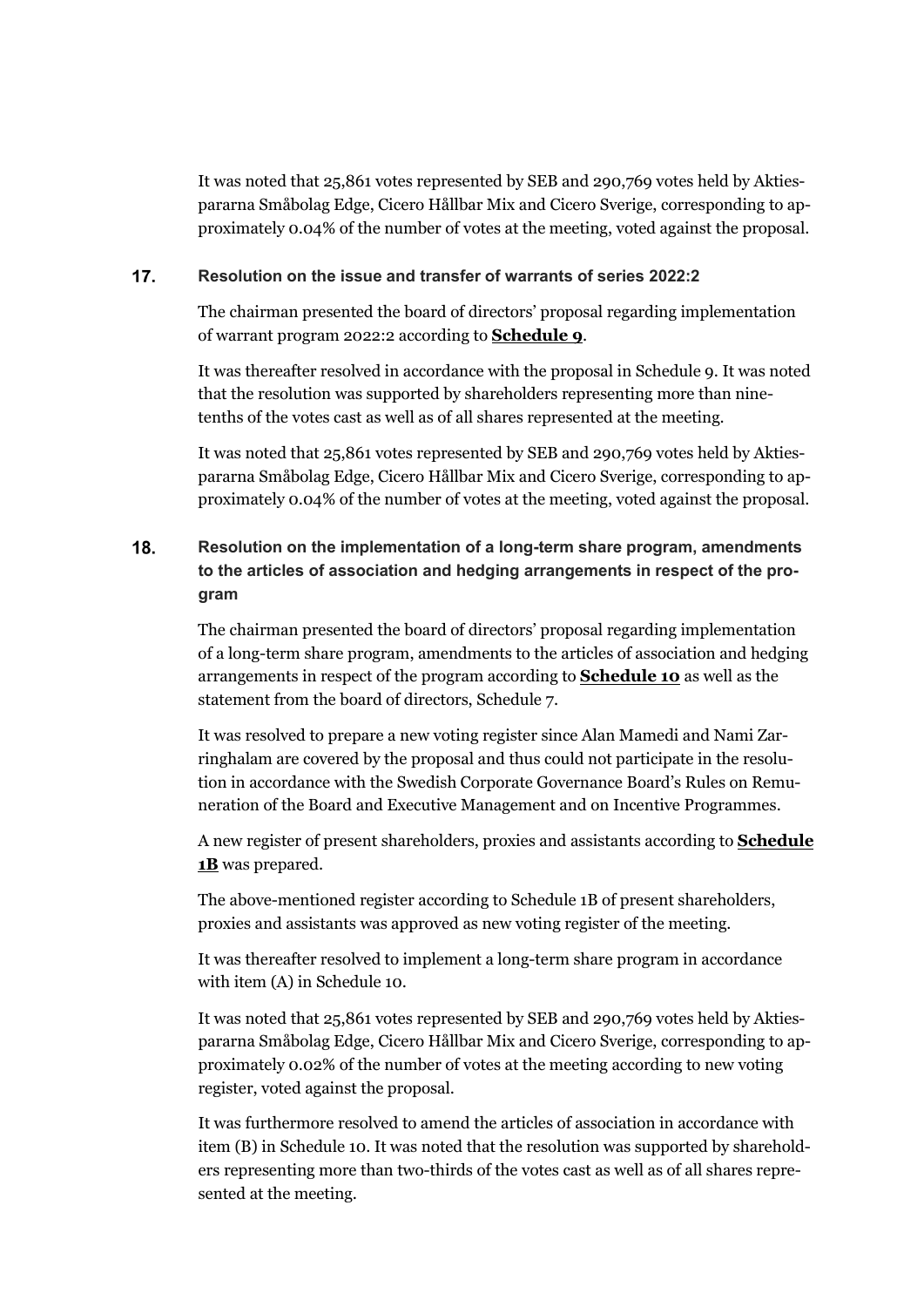It was finally resolved on hedging arrangements in accordance with item (C) in Schedule 10. It was noted that the resolution was supported by shareholders representing more than nine-tenths of the votes cast as well as of all shares represented at the meeting.

It was noted that 25,861 votes represented by SEB and 290,769 votes held by Aktiespararna Småbolag Edge, Cicero Hållbar Mix and Cicero Sverige, corresponding to approximately 0.02% of the number of votes at the meeting according to new voting register, voted against the proposal.

It was furthermore noted that the resolution by the annual general meeting in accordance with item (C) meant that the alternative proposal on hedging arrangements in the form of an equity swap agreement in accordance with item (D) lapsed.

### 19. **Closing of the meeting**

The chairman of the meeting declared the meeting closed.

(*Signature page follows*)

**\_\_\_\_\_\_\_\_\_\_\_\_\_\_\_\_\_\_\_\_**